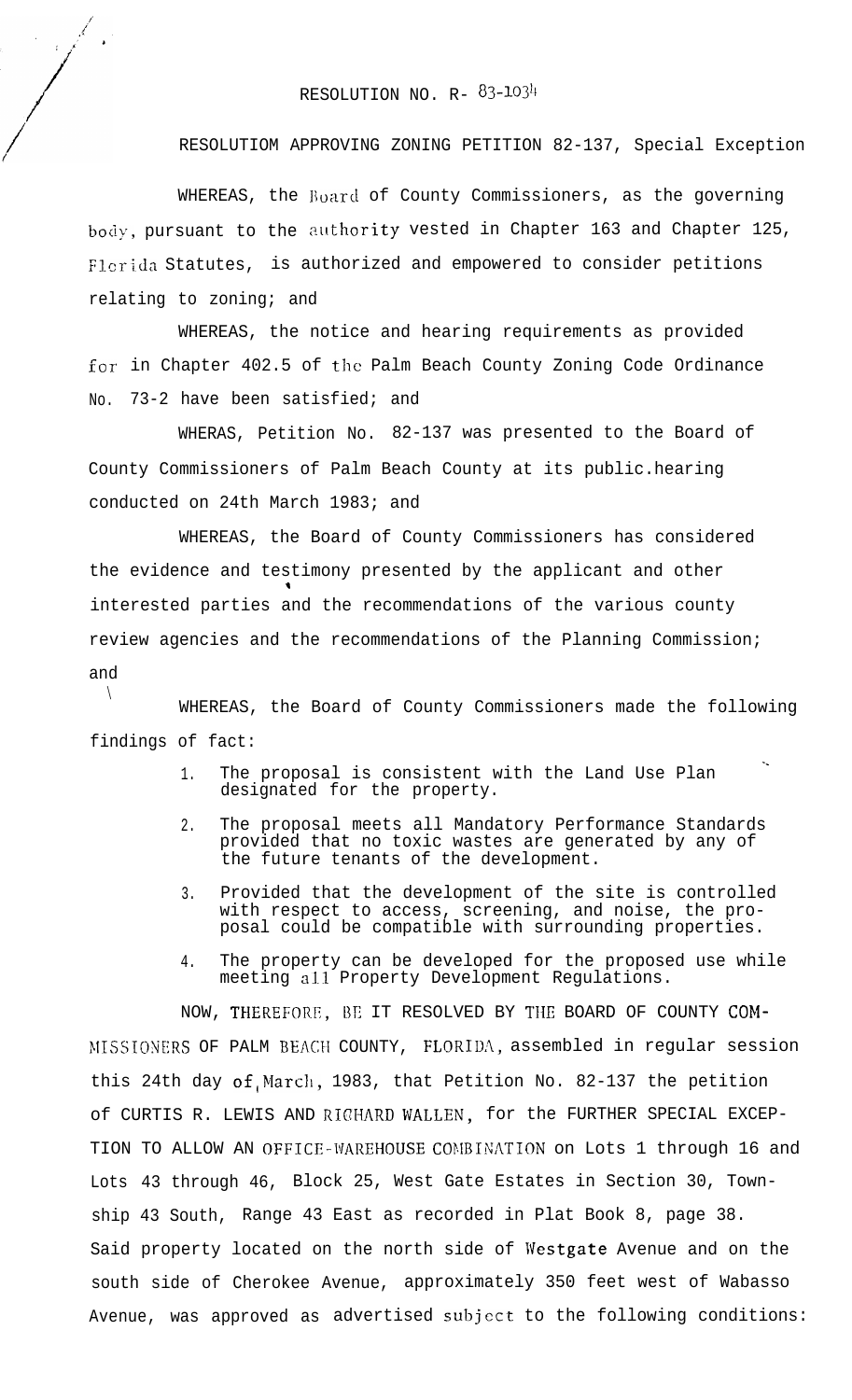- 1. No uses utilizing pesticides, acids, or heary metal solutions shall be permitted in this development.
- 2. No retail businesses shall be permitted in this development.
- 3. The development shall retain on-site eight-five percent (85%) of the stornwater runoff generated by the three (3) year storm per the requirements of the County Engineer's Land Development Division Permit Section.
- 4. The developer shall. take necessary measures during the development of this property to prevent pollutant runoff to neighboring and nearby surface waters.
- 5. The developer shall take reasonahlc precautions during the development of this property to insure that fugitive particulates (dust particles) from this project do not become a nuisance to neighboring properties.
- 6. Access to this development shall be limited to Westgate Avenue, except for emergency vehicles only.
- 7. The developer shall construct concurrent with on-site paving and drainage provisions, a left turn lane west approach on Westgate Avenue at the project's entrance.. Plans for this improvement shall be included in the, application for the project's Paving and Drainage Permit to the County Engineer.
- 8. The  ${\tt dev\`{e}loper}$  shall contribute Three Thousand Dollars (\$3,000.00) toward the cost of meeting this project's direct and identifiable traffic impact, to be paid at the time of issuance of building permits.
- 9. All warehouse loading doors on the northern portion of this property shall be oriented toward Westgate Avenue. <sup>-</sup>All loading and dumpster activities in the northern portion of this property shall be limited to the south side of the warehouse structures.
- 10. The developer shall construct a six foot (6') high masonry wall with stucco finish on the exterior surfaces along the entire perimeter of this site abutting residential zoning. This wall shall be supplemented with landscaping along the Cherokee Avenue frontage and shall have two 15' wide solid wooden gates located at either end of the Cherokee frontage to permit emergency equipment access only.
- 11. No assembly, processing or other noise generating activities are permitted between the hours of 10:00 P.M. and 6:00 A.M.
- 12. The developer shall provide a minimum of thirty (30') :foot turning radii within the property to permit circulation of emergency vehicles.

Commissioner Wilken , moved for approval of the petition. The motion was seconded by Commissioner Bailey  $\rightarrow$ and upon being put to a vote, the vote was as follows: